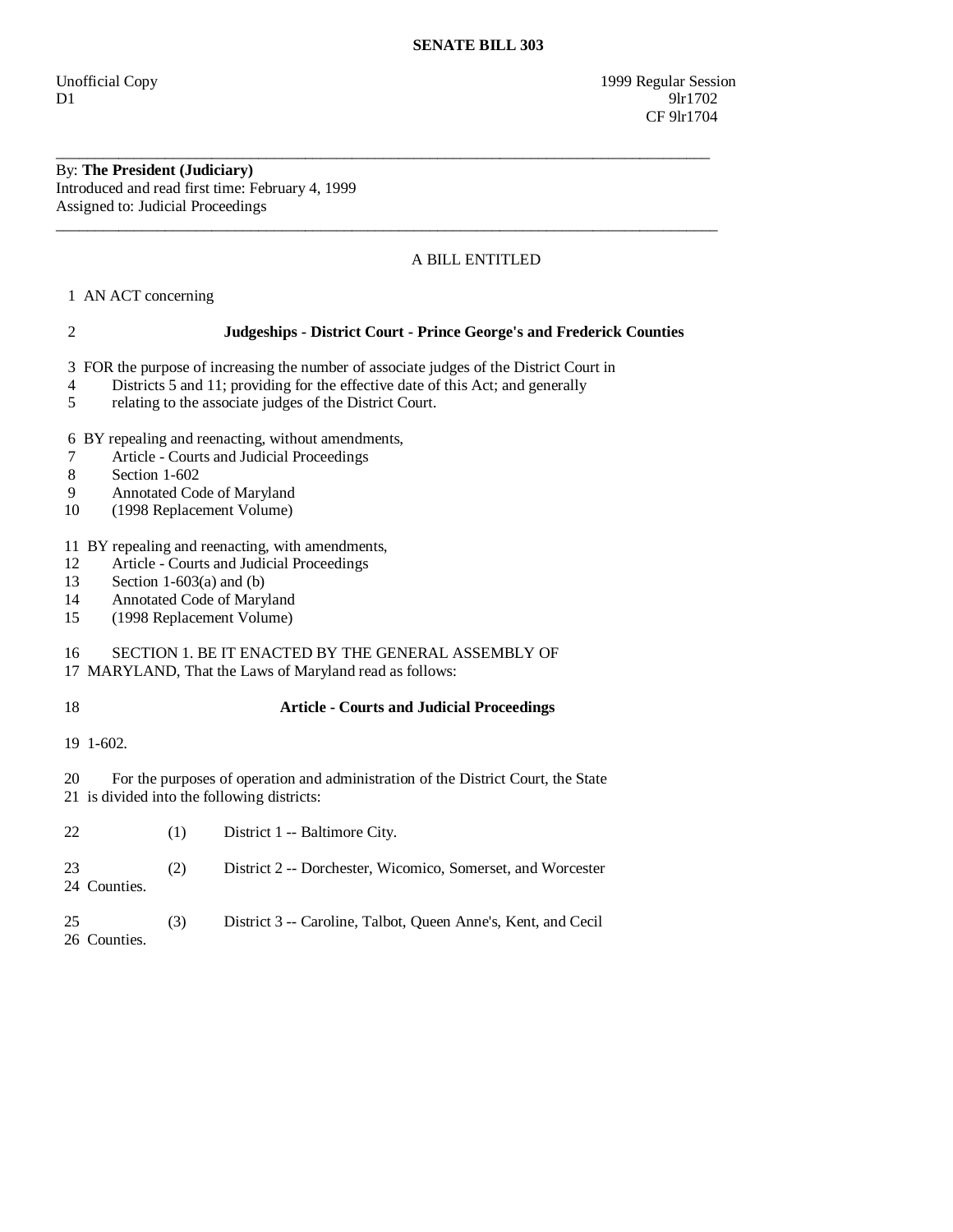| $\overline{2}$ |      | <b>SENATE BILL 303</b>                                   |
|----------------|------|----------------------------------------------------------|
| 1              | (4)  | District 4 -- Charles, St. Mary's, and Calvert Counties. |
| 2              | (5)  | District 5 -- Prince George's County.                    |
| 3              | (6)  | District 6 -- Montgomery County.                         |
| 4              | (7)  | District 7 -- Anne Arundel County.                       |
| 5              | (8)  | District 8 -- Baltimore County.                          |
| 6              | (9)  | District 9 -- Harford County.                            |
| 7              | (10) | District 10 -- Howard and Carroll Counties.              |
| 8              | (11) | District 11 -- Frederick and Washington Counties.        |
| 9              | (12) | District 12 -- Allegany and Garrett Counties.            |
| $10 \t1-603.$  |      |                                                          |

 11 (a) The court is composed of a Chief Judge and the number of associate judges 12 provided for in subsection (b) of this section. If the Chief Judge is relieved of [his] 13 THE JUDGE'S duties as Chief Judge but not removed from office as a judge of the 14 District Court, [he] THE CHIEF JUDGE shall serve for the remainder of [his] THE 15 JUDGE'S term of office as a District Court judge, as a resident judge of [his] THE 16 JUDGE'S district and county of residence, without reference to the maximum number 17 of judges for that district prescribed in subsection (b) OF THIS SECTION.

 18 (b) In each of the districts provided for in § 1-602 of this subtitle, there shall 19 be the following number of associate judges of the District Court:

| 20                                       | (1)  | District $1 - 26$                                                     |
|------------------------------------------|------|-----------------------------------------------------------------------|
| 21                                       | (2)  | District 2 -- 5, two to be appointed from Wicomico County             |
| 22                                       | (3)  | District 3 -- 6, two to be appointed from Cecil County                |
| 23                                       | (4)  | District 4 -- 4, two to be appointed from Charles County              |
| 24                                       | (5)  | District $5 - [12]$ 13                                                |
| 25                                       | (6)  | District $6 - 13$                                                     |
| 26                                       | (7)  | District $7-8$                                                        |
| 27                                       | (8)  | District $8 - 13$                                                     |
| 28                                       | (9)  | District 9 -- 4                                                       |
| 29<br>30 be appointed from Howard County | (10) | District 10 -- 7, two to be appointed from Carroll County and five to |